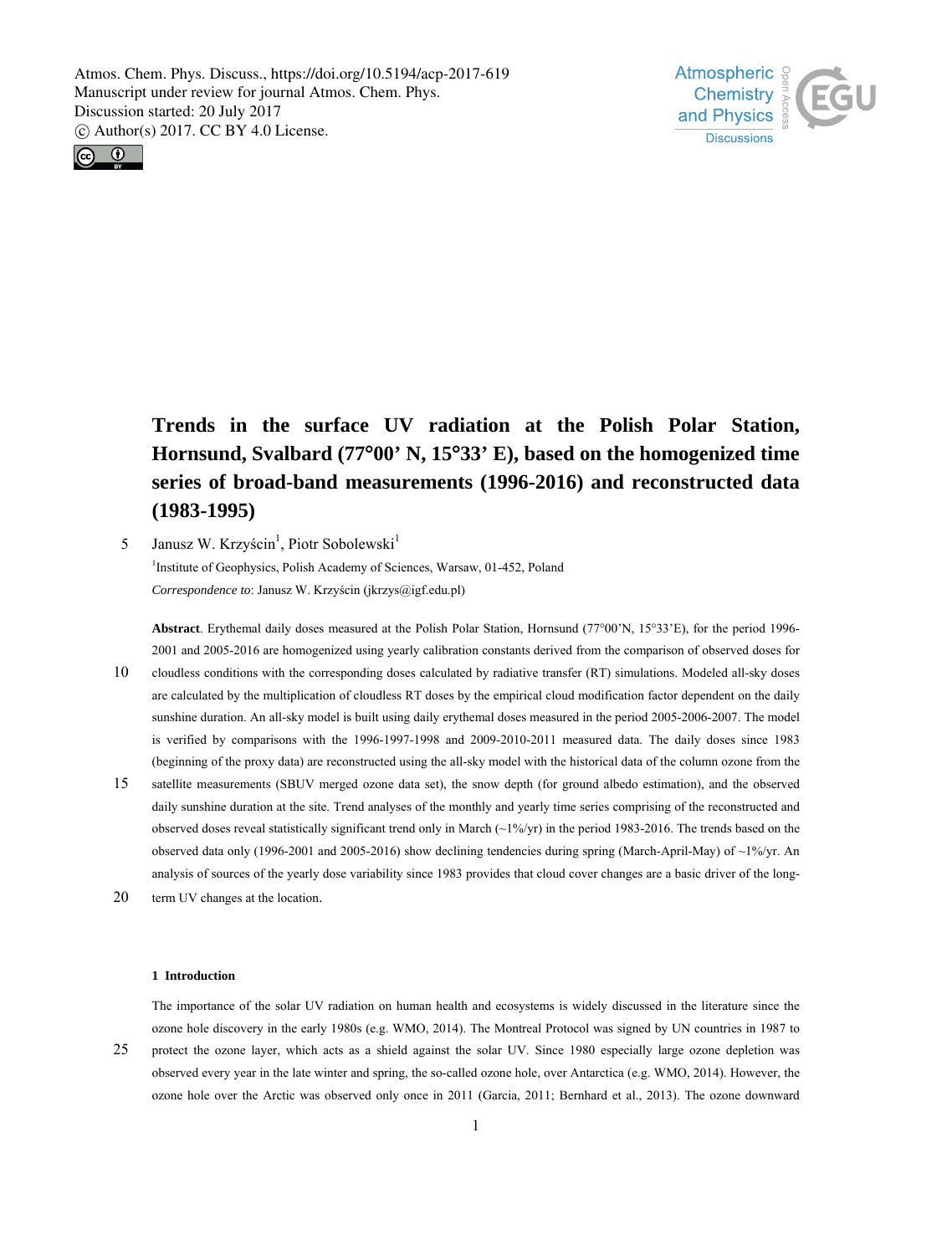



trend and the increase of the surface UV in the Arctic was observed in 1990s (Fioletov et al., 1997; Newmann et al., 1997; Gurney, 1998).

The amount of column ozone and its vertical distribution have been measured using a ground-based and satellite network. Nowadays, the ozone distribution over the whole globe is available for scientific purposes. The surface UV radiation in the

- 5 UV-B range also depends on the Sun's elevation, cloud/aerosol characteristics, and the surface albedo, which are widely variable from site to site. There are a limited number of ground-based stations measuring erythemaly effective doses continuously for longer than 20 years. These include only 5 northernmost stations above 70 $^{\circ}$  N: Alert (82.5 $^{\circ}$  N, 62.31 $^{\circ}$  E), Ny-Ålesund (78.92 $\degree$  N, 11.92 $\degree$  E), Hornsund (77.0 $\degree$  N, 15.33 $\degree$  E), Resolute (74.72 $\degree$  N, 94.98 $\degree$  W, and Barrow (71.32 $\degree$  N, 156.68° W). The algorithm to calculate the surface UV using the satellite data (total ozone, ground-reflectivity) over high-
- 10 latitude regions sometimes failed due to the fact that the observed high reflectivity surfaces might be erroneously classified as high ground-albedo (from snow and ice cover) or cloud effect (Tanskanen et al. 2007). It is crucial to examine the UV variability over the Arctic regions, especially for high latitudinal coastal sites, because of rich and diverse ecosystems located in this area (Hessen et al, 2001). It is anticipated that anthropogenic climate effects will be the most pronounced in high latitudinal regions (Taalas et al., 2000; IPCC 2014).
- 15 Maintaining homogeneity of long-term UV time series (20+yr) taken from various instruments is a challenging task especially for remote sites. In this paper, we propose a method for the UV data homogenization applicable for any remote Arctic site like the Polish Polar Station Hornsund (Section 2 and 3). Next, we reconstruct the UV doses dating back to 1983 when the observations of proxies for the UV variability started at Hornsund (Section 4). Finally, we search for linear trends in monthly and yearly doses (Section 5) separately for the periods comprising both the reconstructed and observed data
- 20 (1983-2016) and for the observed data only (1996-2016 with the 2002-2004 gap).

## **2 UV and ancillary data**

The erythemal UV measurements at Hornsund were carried out since 1996 up to 2001 by an improved version (with temperature stabilization) of the classic Robertson-Berger UV meter. This was a prototype of the presently widely used broadband Solar Light Model 500 (denoted SL 500) radiometer produced by Solar Light Co. RB meter was designed in the

- 25 early 1970s to measure erythemal solar irradiation as its spectral characteristics resembled that of the human skin (McKinlay and Diffey, 1987). The prototype was designed in the Institute of Geophysics (IG), Polish Academy of Sciences (PAS), Belsk, in the late 1980s and since then took part in the UV monitoring at the Central Geophysical Laboratory, IG PAS, Belsk, Poland. It was moved to the Hornsund observatory in 1995 and put into regular UV monitoring in 1996 (Krzyścin and Sobolewski, 2001) that lasted up to autumn 2001. Since spring 2004, a new UV broadband meter Kipp and Zonen UVS-AE-
- 30 T (Fig. 1) has been installed at Hornsund and started continuous UV monitoring in April 2005. During the two years of its operation (2006-2007) it was calibrated by the IG PAS substandard Kipp & Zonen UVS-AE-T (No. 616), which was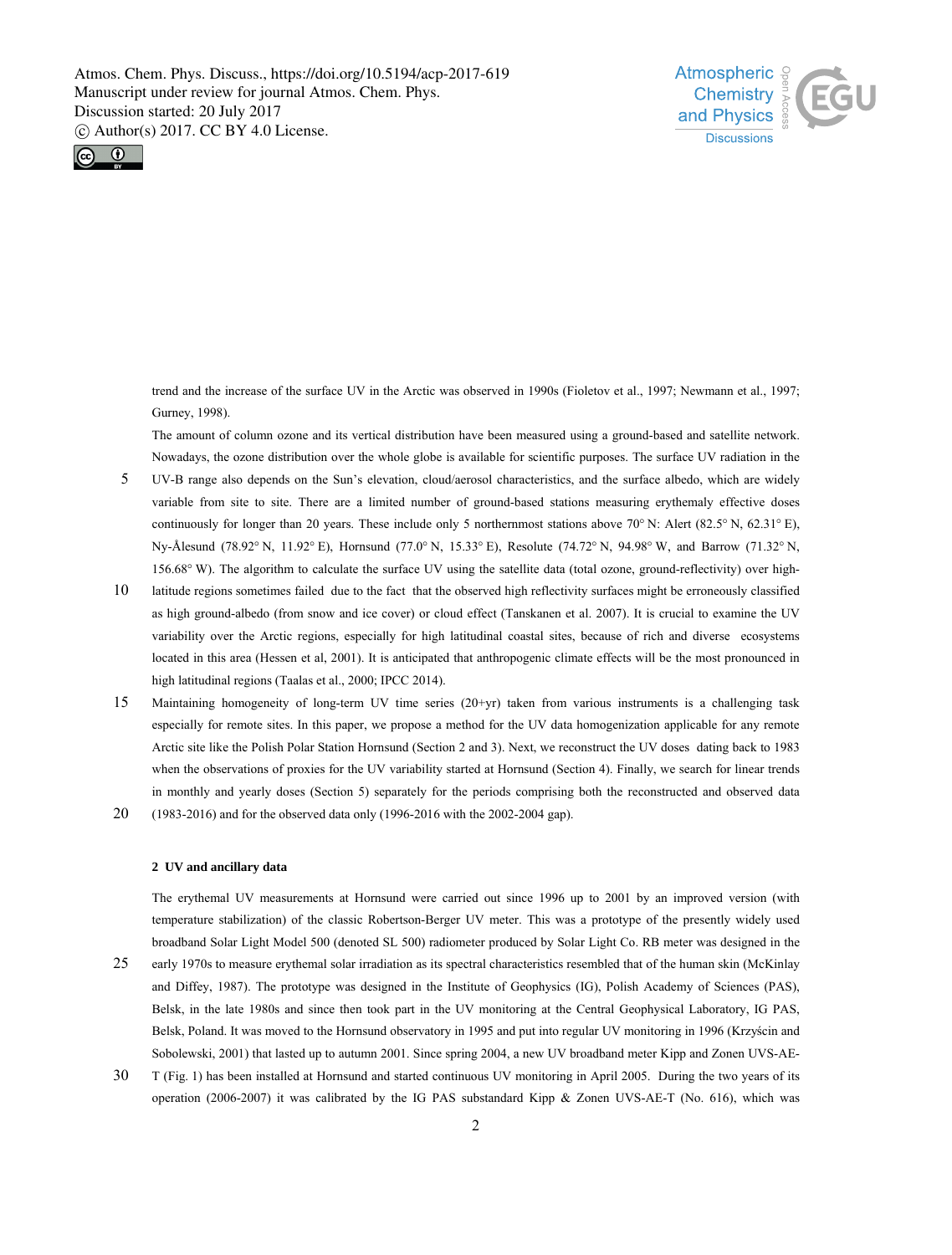



5

20

frequently calibrated against the Belsk's Brewer spectrophotometer (Sobolewski and Krzyścin, 2006). There were logistical difficulties with the calibration of the Hornsund meter by a higher-level standard (e.g. the Brewer spectrophotometer) as the station could by reached only by snowmobiles (in spring), helicopters or ships (in summer). Thus, we decided to apply radiative transfer (RT) model simulations for clear-sky conditions to calibrate the output of the biometer during cloudless

days and perform a homogenization of the past UV data. The following ancillary data routinely measured at Hornsund is used in the model simulations: snow depth, cloud fractions by low-, mid-, and high-level clouds, aerosols characteristics (aerosols optical depth, single scattering albedo from the Cimel Sunphotometer observations since 2004), and sunshine duration (by a Campbell-Stokes recorder).

#### **3 Data Homogenization**

- 10 Clear-sky conditions over the Hornsund observatory were identified by the examination of the 1-minute erythemal irradiation daily pattern. The smoothness of the pattern and the steady increase (before local noon) and decrease (after local noon) of the irradiances provided a criterion for cloudless day. The Tropospheric Ultraviolet-Visible (TUV) RT model by Madronich (1993) is implemented to calculate hypothetical clear-sky daily dose for the selected cloudless days. The TUV input consists of the column ozone amount (taken from the site overpasses by the Solar Backscatter Ultraviolet (SBUV)
- 15 instrument onboard the NOAA satellites, aerosols characteristics from the AERONET database (aerosol optical depth, single scattering albedo of aerosols, and asymmetry factor). The ground albedo in UV range is approximated by a local formula:

$$
Albedo_{\rm GROUND} = 0.1 + Depth_{\rm SNOW}/40,
$$
\n(1)

where *Depth*<sub>SNOW</sub> is the measured snow depth in cm, for *Depth<sub>SNOW</sub>* >32 cm. *Albedo<sub>GROUND</sub>* = 0.9. Equation (1) was found experimentally, to have the best agreement with the measured daily doses in the period when the UV data at Hornsund were calibrated by the IG PAS substandard (2006-2007).

For each year (2005-2016) ratios between the modeled and observed daily doses were averaged to provide the annual correction factor, which is consequently applied to the measured all-sky daily doses. The annual correction factor (ACF) was calculated separately for selected ranges of the noon solar zenith angle (SZA); SZA≤60°, 60°<SZA≤70°, 70°<SZA≤80°, and SZA > 80°. Figure 2 shows ACF time series (2005-2016) for four SZA ranges. It is worth noting that ACF oscillates in the

- 25 range 0.95-1.05 for SZA≤60°, 60°<SZA≤70°. There is a much larger ACF variability of ~0.75-1.35 for SZA>80° (February – 15 March, October), i.e. for a period with a weak UV intensity when the solar UV is dominated by the diffusive component related to aerosol characteristics, which sometimes is not well parameterized in the RT model. All time series shown in Fig.2 are trendless. It seems that the biometer's sensitivity to the UV radiation is constant since 2005, i.e. there is no need to use any correction for the instrument aging and ACF=1. The same procedure was used for the first period (1996-
- 30 2001) of the UV monitoring at Hornsund but constant aerosols of AOD at 340 nm equal to 0.16 was assumed (no Cimel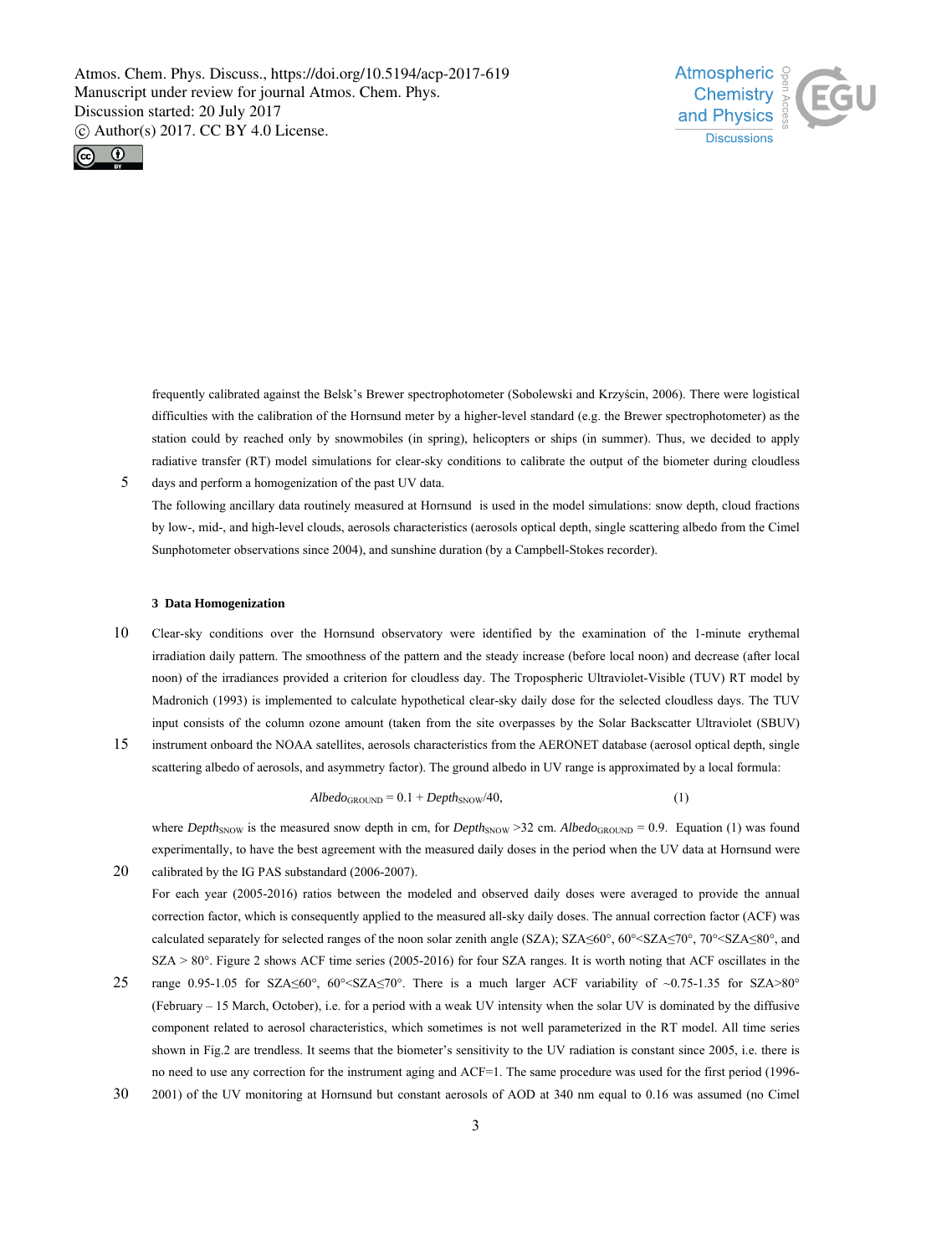



15

sunphotometer observations in that period). Moreover, only one ACF value was calculated regardless of SZA. Following ACF values were applied to the observed daily dose: 1.00 (1996), 1.20(1997), 1.40(1998), 1.79 (1998), 1.80 (1999), 2.00 (2000), and 2.50 (2001).

## **4 Data Reconstruction**

- 5 Reconstruction of the erythemal daily doses is based on a regression model using proxies for the cloud attenuations i.e. a cloud cover observed by the technical staff and a sunshine duration measured by a Cambell-Stokes recorder. Model's regression parameters were determined using the 2005-2006-2007 daily erythemal doses (by Kipp and Zonen UV biometer). The model is verified using the 1996-1997-1999 data (output of SL 500 prototype) and 2009-2010-2011 (output of Kipp and Zonen biometer).
- 10 A semi-empirical model is built to reproduce the measured daily doses (erythemal  $\text{Jm}^2$ ) for the period 2006-2007-2008.

 $Dose(t) = CMF(t) \times Does$   $\text{CLEAR-SKY}(t)$ , (2)

where *Dose*<sub>CLEAR-SKY</sub> (*t*) is a hypothetical clear-sky daily dose in day *t* from the radiative transfer model simulations (TUV) with the following input:

- the daily total ozone (TO<sub>3</sub>) from the station satellite overpasses (SBUV merged data set)

- the snow albedo according formula (1) with the snow depth from the station meteorological data
- daily observed aerosol optical depth (AOD) values by the Cimel sunphotometer or the long-term (2004-2014) monthly means of AOD at 340 nm (0.16) if there were no CIMEL measurements at the station.

*CMF* is an empirical cloud modification factor (CMF) used to parameterize an attenuation of hypothetical clear-sky daily doses by clouds. Various combinations of regressors (explaining variables) were examined using standard multi-linear

20 regression to reproduce observed erythemal doses. These included the cloud cover (by total, low-, mid-, and high-level clouds), cloud types identified by an observer (every 3 h), and the measured daily relative sunshine duration (the sunshine duration divided by the pertaining day length). The time series of these regressors were available since 1983. Finally, the relative sunshine duration, *SUN\_DUR*(*t),* was selected as the best regressor and the following formula was obtained:

$$
CMF(t) = 1.0324 \left[ SUN\_DUR(t) \right]^{0.1951},\tag{3}
$$

25 Model (3) explains  $\sim$  45% of CMF variance. The regression coefficients (1.0324, 0.1951) are found highly statistically significant at the 99% confidence level. It appeared that the cloud fractions and types were not good predictors due to the large variability of cloud types with different optical properties. Moreover, cloud observations at the station were taken every 3 h and the closest observation to the noon was 12 GMT, i.e. approximately 1 h after the local noon. Model (2) with CMF defined by Eq. (3) performs almost perfectly (see Fig.3a). The model-observation correlation coefficients exceed 0.9 and the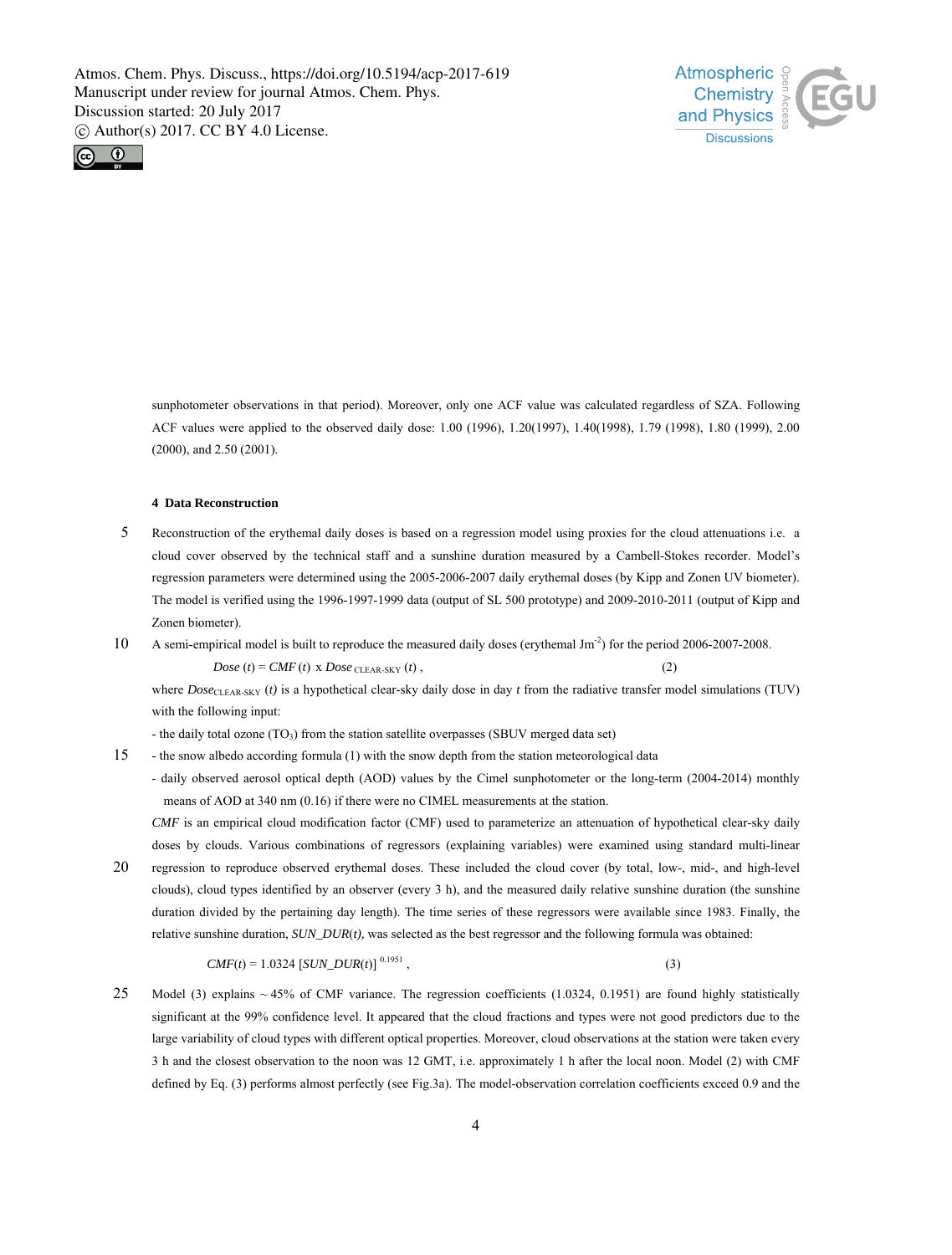



smoothed pattern of scattered data obtained by LOWESS (locally weighted scatterplot smoothing, Cleveland, 1979) matches the 1-1 line (perfect agreement line - diagonal of the square).

The regression coefficient of models (2) was computed using the multi-linear least-squares fit to the observed 2005-2006- 2007 daily doses. Comparisons of the modeled data to the observed ones taken in different periods will provide a kind of the

- 5 model's verification and will support a correctness of the calibration constants applied to total UV data (Section 3). Figure 3b and Figure 3c show the comparisons for the period 2009-2010-2011 and 1996-1997-1998, respectively. The modelobservation correlation coefficients are high  $(-0.95)$  and the smoothed patterns of scattered data points match the 1-1 line (perfect agreement line) throughout the whole range of the data variability.
- 10 The model-observation agreement appears even better for the monthly averages of daily erythemal doses (Fig.3d) for three periods together: 1996-1997-1998, 2005-2006-2007, and 2009-2010-2011. Here the correlation coefficient is equal to ~0.99 and the linear regression line has the slope of 1.002. Thus, the simple parameterization of cloud effects on the surface erythemal dose by Eq. (3) could be used for a reconstruction of the long-term UV variability at Hornsund. Moreover, almost the same model performance was found for the periods with the UV observations done by different instruments: 1996-1997- 1998 (SL 500 prototype), 2005-2006-2007 (model's built period) and 2009-2010-2011 (Kipp and Zonen UVS-AE-T
- 15 radiometer). It supports the data homogeneity of the UV observations by different biometers since 1996.

# **5 Results**

The monthly mean erythemal doses from the UV observations (1996-2001, and 2005-2016) and reconstructed by the model (2) for the period 1983-1995, and the period 2002\_2004 is used to estimate the long-term variability and linear trends for the whole 1983-2016 period and for the 1996-2016 period (with the gap in the period 2002-2004) using only the ground-

20 based data.

> Figure 4 illustrates the time series of the monthly (March-September) and yearly fractional deviations, *FD\_DOSE*(*t*), i.e. deviations from the long-term (1996-2016) monthly means, <*DOSE*(*t*)>, in percent of the long-term means:

$$
FD\_DOSE(t) = (DOSE(t) - \langle DOSE(t) \rangle) / \langle DOSE(t) \rangle * 100\%, \tag{4}
$$

25 There are large year-to-year fluctuations in the monthly fractional deviations in the range between -40% and 40%. The smoothed data patterns show: an increasing tendency throughout the whole period in March and April, the trendless behavior in July and September, the increase/decrease in May and June with the turning point around 1996, the decrease/increase in August with the turning point around 1998. Yearly sums of the erythemal daily doses show increasing tendency of about 1% per year up to ~1996 and afterward a leveling off.

30 Table 1 shows the linear trend values by the least-squares regression. The trends are calculated for the period 1983-2016 (both observed and reconstructed data) and for the period 1996-2016 taking into account only the observed data. The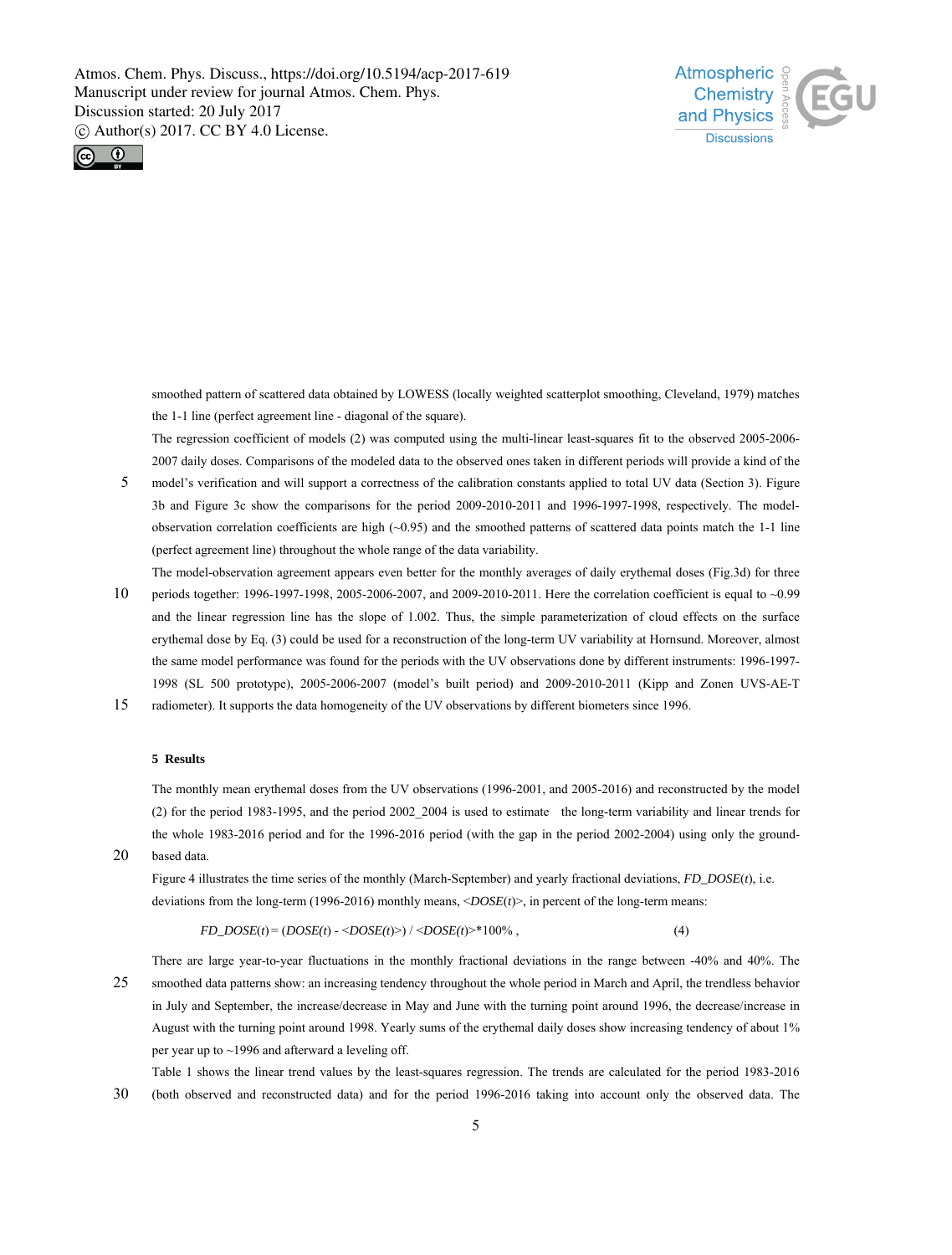



statistically significant (at 2σ level) positive trend is found only in March (~1% per year) for the 1983-2016 period. The negative trends ~1% per year are calculated in April, May, and June for the shorter period (since 1996). It seems that the negative trend in April was caused by two extremely high positive fractional deviations (~30-40%) at the beginning of time series (1996 and 1997) and the trend in shorter period does not correspond with an increasing tendency found in the whole

5 data period.

15

To find sources of the long-term behavior of total yearly dose, *TYD*(*t*), we calculate the corresponding pattern for total ozone and the relative sunshine duration for the same period. The explained variables are weighted using the monthly weights according to participation of the monthly doses in  $T Y D(t)$ , i.e.  $\{0.02, 0.10, 0.21, 0.27, 0.22, 0.12, 0.04\}$  for each month since March up to September, respectively. A multivariate regression of the *TYD* fractional deviations, *FD\_TYD*(*t),* on the

10 fractional deviations of the weighted total ozone,  $FD_{\text{W}}$  $TO_{3}(t)$ , and the weighted relative sunshine duration, *FD*W*\_SUN\_DUR*(*t*) is found as follows,

$$
FD_{-}TYD(t) = -3.0304 -0.7498 FD_{W_{-}}TO_{3}(t) + 0.5017 FD_{W_{-}}SUN_{-}DUR(t),
$$
\n(5)

The Model (5) explains 63% of the total variance (Fig5.a) and provides that cloudiness changes were the dominant the factor of *TYD* variability. TO<sub>3</sub> changes induced *FD\_TYD*(*t*) variability in the range ~1%. It is worth mentioning that the weighted pattern of annual TO<sub>3</sub> values shows full recovery of ozone in 2016. Clouds caused  $FD$  *TYD(t)* increase of ~ 3% in the period 1983-1996 and 2008-2016, and a decrease of ~3% in the period 1996-2003.

Previous studies showed that the sunshine duration was a worse proxy for a parameterization of the cloud attenuation when compared to the total solar (300-3000nm) radiation. It does not reflect basic cloud characteristics such as cloud fractions and the cloud optical thickness (Koepke et al., 2006). The total solar radiation was measured at Hornsund in some disjoined

20 periods since 1983 but the data was not calibrated by a higher-ranking instrument. Thus, we decided to use only sunshine duration data to parameterize the cloud effects since 1983 at Hornsund. Sunshine duration measurements by a Campbell-Stokes instrument seem to be less influenced by the instrument sensitivity lost and its calibration is very simple as during cloudless conditions the sunburn track should appear throughout the whole day.

## **6 Discussion and Conclusions**

- 25 A procedure for the examination of the UV data homogeneity is proposed based on RT simulations for clear-sky conditions. It allows introducing the yearly calibration coefficient showing the instrument sensitivity lost (1996-2001) and stable behavior in the period of measurements by the Kipp and Zonen UVS-AE-T biometer (2005-2016). For all-sky conditions, the regression model is built using 3-year data (2005-2006-2007) and comparisons of the modeled data with earlier (1996- 1997-1998) and later (2009-2010-2011) data shows the same behavior as for the model building period that supports the data
- 30 homogeneity and its usefulness for the long-term trend analysis. The regression model allows the UV dose reconstruction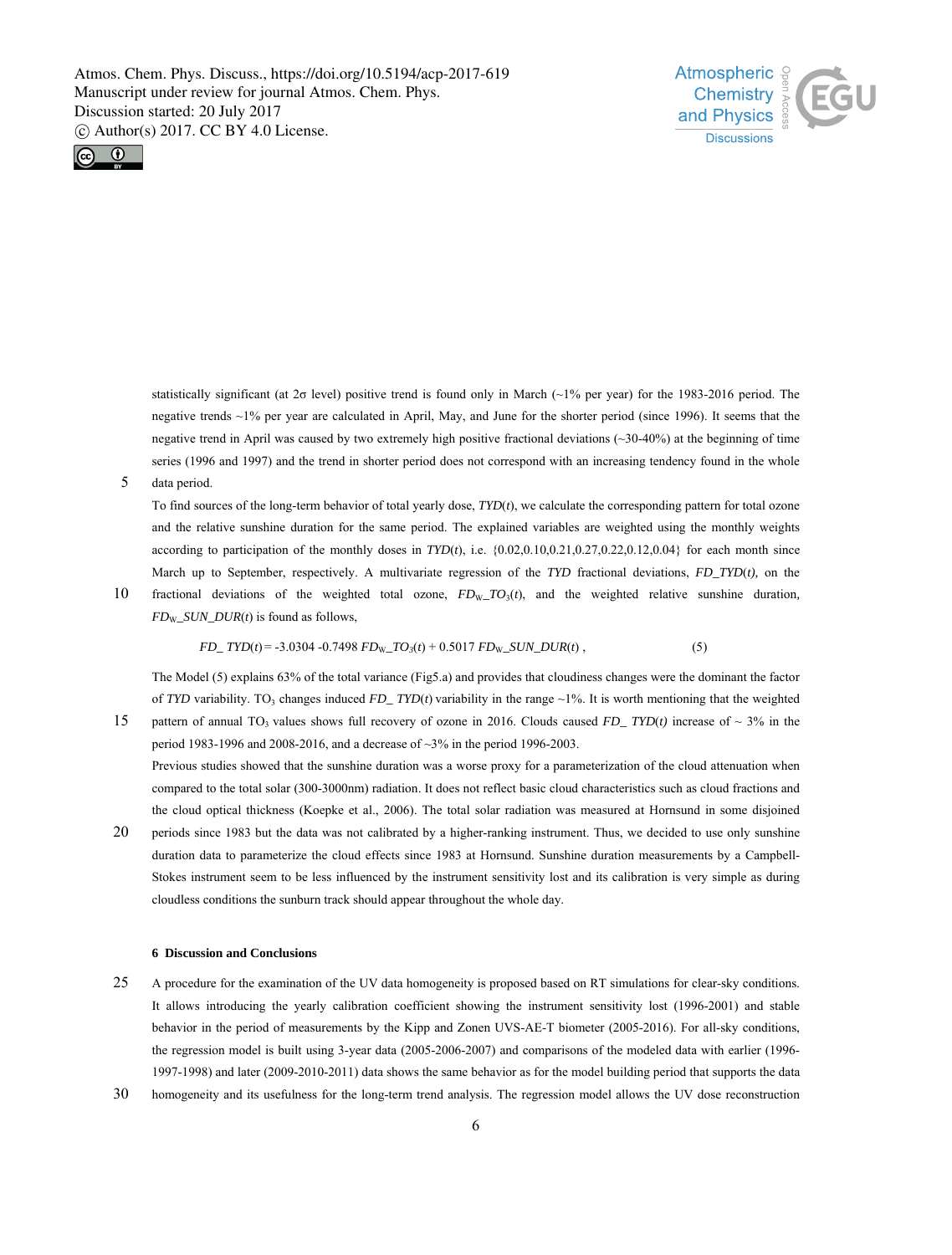



since 1983, i.e. in the period when the daily total ozone (from the satellite observations) and the sunshine duration data, which represented a proxy for the cloud effects on surface UV, were both available. The reconstruction model is also used to fill the data gaps in the UV observing period (since 1996).

Analyses of the yearly doses at Hornsund reveal a non-statistically significant trend in the period 1983-2016. Two phases of

- 5 the long-term behavior of total yearly doses could be identified, i.e. a positive tendency in total yearly doses in the period 1983-2000 and afterward a leveling off. The linear trend calculation by a standard least-squares fit applied to the measured monthly means (1996-2001 and 2005-2016) shows apparent declining tendency in April, May, and July. However, these trends are influenced by two-three years of high positive fractional deviations of the erythemal doses at the beginning of the shorter time series. Longer time series (since 1983) do not show any sign of the declining tendency, starting around 1996.
- 10 Bernhard et al. (2011) analysis of the monthly trends at Barrow (Alaska) for the period 1990-2010 revealed statistically significant trend only in October (decline of 1% per year) when the UV intensity was rather weak without the erythemal risk. The ozone effect on the surface UV appeared as a secondary source of the UV variability causing the long-term oscillations in the range of  $\pm 1\%$  in the period 1983-2016. Such total ozone pattern is not unique in the Arctic. Figure 6 shows the longterm (1979-2016) pattern of the total ozone mean (using SBUV merged data) for the period May-August at Belsk, Barrow,
- 15 and Resolute, i.e. in the period of the year with naturally high UV radiation. The ozone forcing on the surface UV at these sites is weak since the beginning of the 1990s. Cloud effects are the basic source of the UV variability at Hornsund. Here the relative sunshine duration was used as the proxy explaining the cloud effects. It allows to identify, for example, a decrease in cloudiness in the period 1983-2000 but the corresponding increase in the total yearly doses seems to be larger than that inferred from the proxy pattern. Evidently,
- 20 the cloud optical thickness should be also responsible for the yearly UV variability. It seems that the excessive UV radiation will be unlikely over the Arctic during the  $21<sup>st</sup>$  century as prolonged decrease of ozone will not be possible due to the declining tendency in the concentration of the ozone-depleting chemicals in the stratosphere, anticipated intensification of the Brewer-Dobson circulation loading higher amount of ozone into the Arctic stratosphere (WMO, 2014). The downward UV tendency in the Arctic will by also induced by the increase in the cloudiness,
- 25 and the lowering of the ground albedo due to the snow and sea-ice melting (e.g. Bais et al., 2015). A continuation of UV measurements at Hornsund seems to be necessary as it is located in a region vulnerable to climate changes with the local climate strongly dependent on the heat arriving with the Gulf Stream. A projection of the weakening of the Atlantic Meridional Overturning Circulation (Boulton et al., 2014) will lead to the surface cooling at the location. It can not be excluded that high reflectivity areas (sea-ice and snow) will extend over west Svalbard and the present climatic
- 30 contrast between west (warm) and east (cold) part of Svalbard will disappear. Any projection for erythemal irradiance by the end of the  $21<sup>st</sup>$  century is the most uncertain for this part of the Arctic.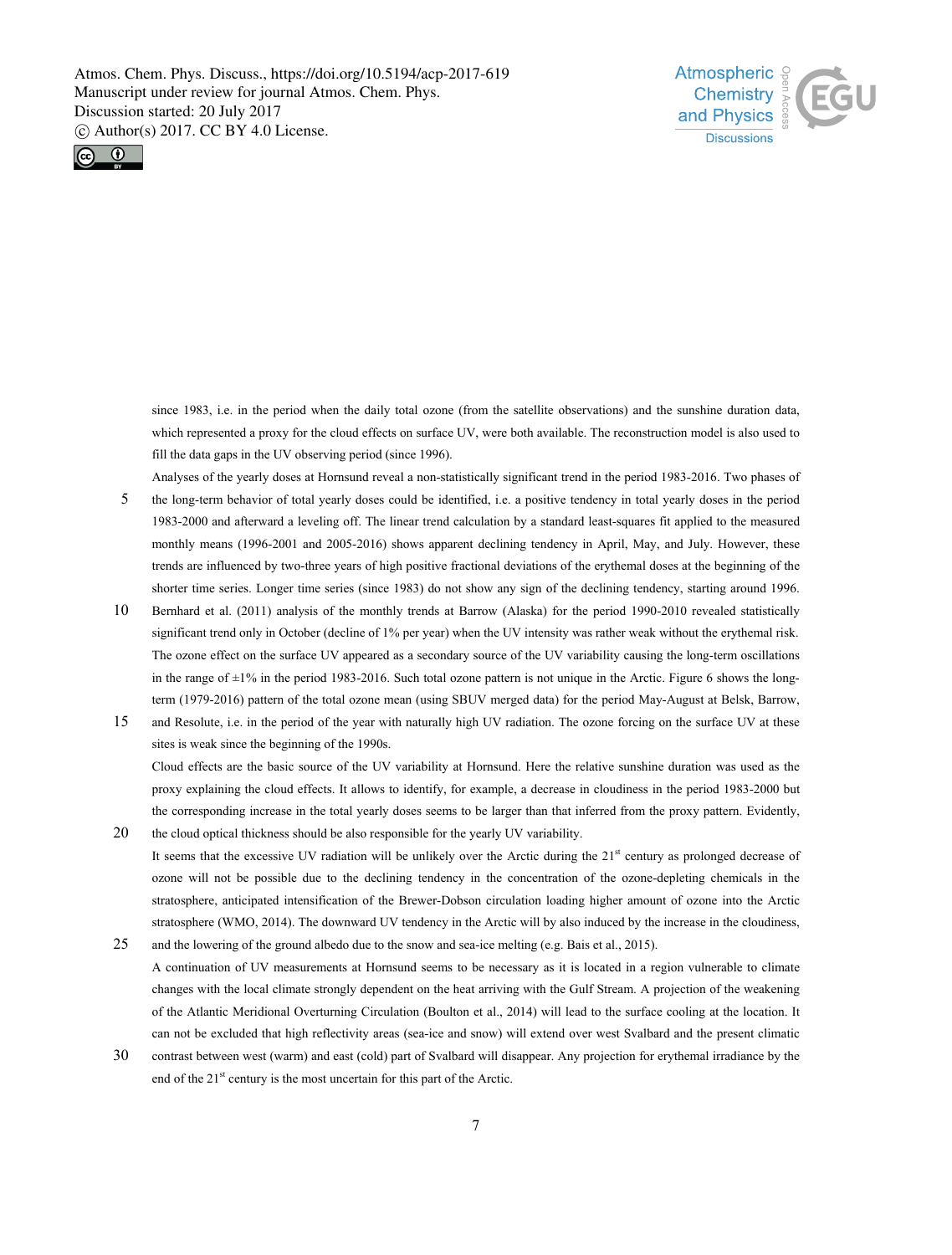



*Data Availability***.** The total ozone overpass data was acquired from the data archive of SBUV merged ozone at ftp://toms.gsfc.nasa.gov/pub/sbuv/MERGED/. The sunshine duration and snow height at Hornsund were available at https://github.com/AtmosIGFPAN/Hornsund\_Data. Aerosols optical properties were taken from AERONET database at https://aeronet.gsfc.nasa.gov/new\_web/aerosols.html. Finally, the reconstructed and observed erythemal doses at Hornsund for the period 1983-2016 could be found at https://github.com/AtmosIGFPAN/Hornsund\_Data.

*Acknowledgments***.** Funding for this study was provided by the Ministry of Science and Higher Education, Republic of Poland, within statutory activity No 3841/E-41/S/2017. We are grateful to the numerous dedicated individuals who have collected meteorological data for many decades.

10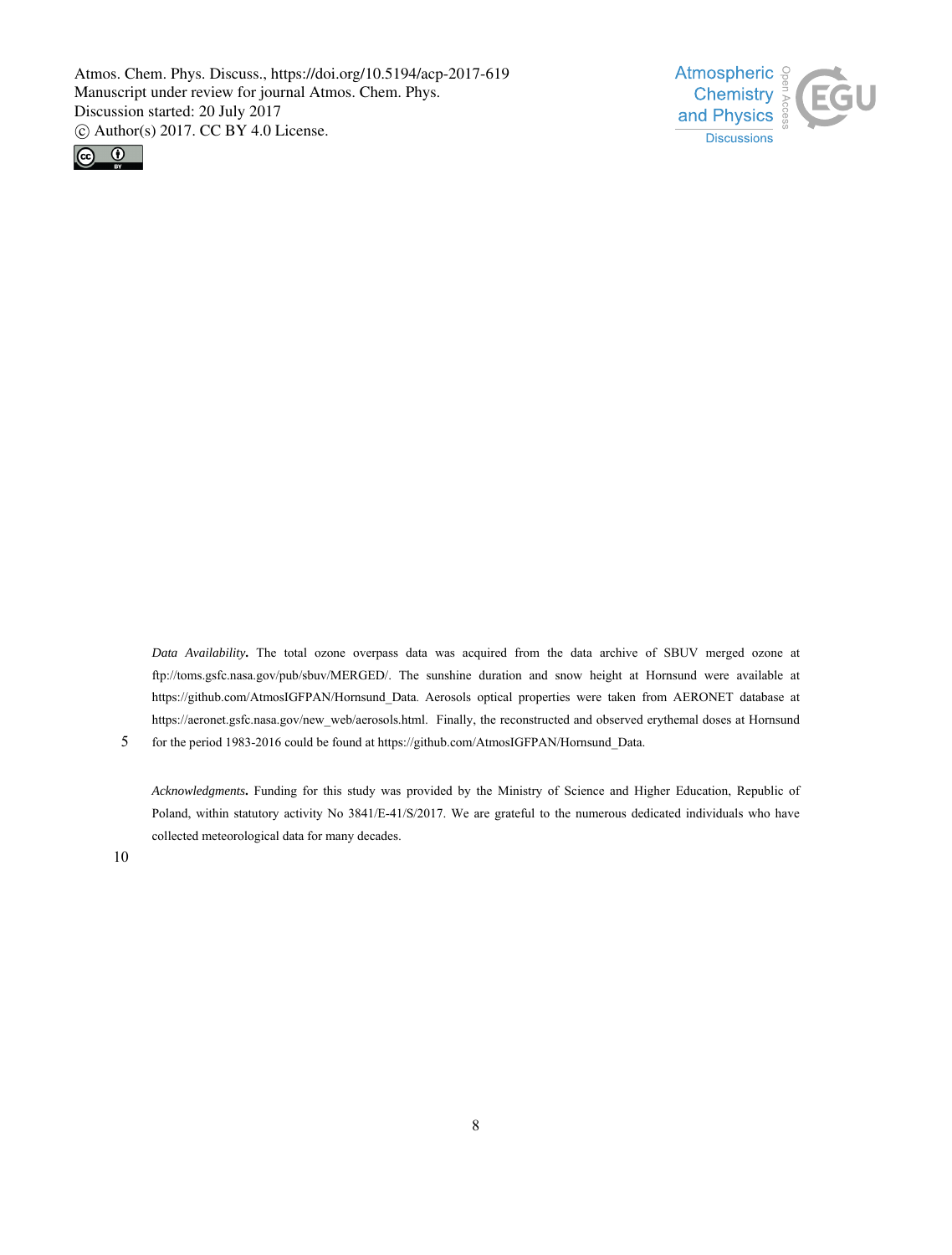



#### **References**

5

25

- Bais, A. F., McKenzie, R. L., Bernhard, G., Aucamp, P. J., Ilyas, M., Madronich, S., and Tourpali, K.: Ozone depletion and climate change: Impacts on UV radiation, Photochem. Photobiol. Sci., 14, 19–52, 2015.
- Bernhard, G.: Trends of solar ultraviolet irradiance at Barrow, Alaska, and the effect of measurement uncertainties on trend detection, Atmos. Chem. Phys., 11, 13029–13045, doi:10.5194/acp-11-13029-2011, 2011.
- Bernhard, G., Dahlback, A., Fioletov, V., Heikkilä, A., Johnsen, B., Koskela, T., Lakkala, K., and Svendby, T.: High levels of ultraviolet radiation observed by ground-based instruments below the 2011 Arctic ozone hole, Atmos. Chem. Phys., 13, 10573–10590, doi:10.5194/acp-13-10573-2013, 2013.
- 10 Bernhard, G., Arola, A., Dahlback, A., Fioletov, V., Heikkilä, A., Johnsen, B., Koskela, T., Lakkala, K., Svendby, T., and J.Tamminen.: Comparison of OMI UV observations with ground-based measurements at high northern latitudes, Atmos.
	- Boulton, C., Allison, L., Lenton, T.: Early warning signals of Atlantic Meridional Overturning Circulation collapse in a fully coupled climate model, Nat. Commun., 5, 5752, doi:10.1038/ncomms6752, 2014.
- 15 Cleveland, W.S.: Robust locally weighted regression and smoothing, J. Am. Stat. Assoc., 74(368), 829-836, doi:10.2307/2286407, 1979.
	- Fioletov, V.E., Kerr, J.B., Wardle, D.I., Davies, J., Hare, E.W., McElroy, C.T., and Tarasick, D.W.: Long-term ozone decline over the Canadian Arctic to early 1997 from ground-based and balloon observations, Geophys. Res. Lett., 24, 2705-2708, 1997.
	- Garcia, R.R.: An Arctic ozone hole? Nature, 478,462-463, 2011.

Chem. Phys., 15, 7391-7412, doi: 10.5194/acp-15-7391-2015, 2015.

20 Gurney, K. R.: Evidence for increasing ultraviolet irradiance at Point Barrow, Alaska, Geophys. Res. Lett., 25, 903–906, 1998.

Hessen, D. O. (Ed.): UV Radiation and Arctic Ecosystems, 321 pp., Springer-Verlag, New York, 2001.

- IPCC (Intergovernmental Panel on Climate Change), Climate Change 2014 Impacts, Adaptation and Vulnerability: Part B: Regional Aspects: Working Group II Contribution to the IPCC Fifth Assessment Report. Cambridge: Cambridge University Press. doi:10.1017/CBO9781107415386, 2014.
- Koepke, P., De Backer, H., Bais, A., Curylo, A., Eerme, K., Feister, U., Johnsen, B., Junk, J., Kazantzidis, A., Krzyscin, J., Lindfors, A., Olseth, J., Den Outer, P., Pribullova, A., Schmalwieser, A., Slaper, H., Staiger, H., Verdebout, J., Vuilleumier, L., Weihs, P.: Modelling solar UV radiation in the past: comparison of algorithms and input data, Proc. SPIE 6362, Remote Sensing of Clouds and the Atmosphere XI, 636215-636215-11, doi:10.1117/12.687682, 2006.
- 30 Krzyścin, J., Sobolewski, P.: The surface UV-B irradiation in the Arctic: observations at the Polish polar stations, Hornsund (77N,15E), 1996-1997, J. Atmos-Sol. Terr. Phys., 63, 321-329, 2001.
	- Madronich, S.: UV radiation in the natural and perturbed atmosphere, in Environmental Effects of UV (Ultraviolet) Radiation (M. Tevini, ed.), Lewis Publisher, Boca Raton, pp. 17-69, 1993.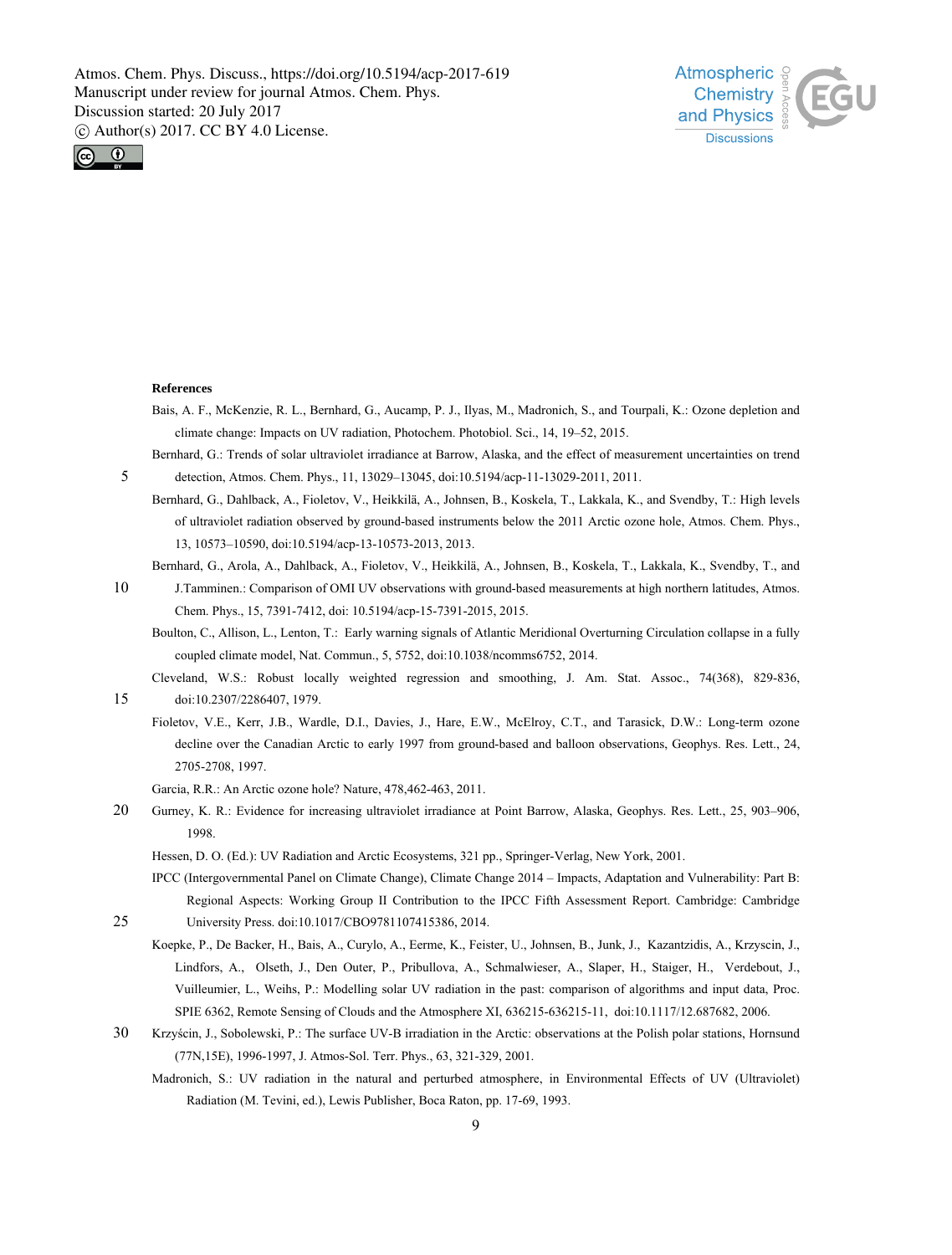



McKinlay, A. F. and Diffey, B. L.: A reference action spectrum for ultraviolet induced erythema in human skin, in: Commission International de l'Éclairage (CIE), Research Note, 6, No. 1, 17–22, 1987.

Newman, P. A., Gleason, J. F., McPeters, R. D., and Stolarski, R. S.: Anomalously low ozone over the Arctic, Geophys. Res. Lett., 24(22), 2689–2692, 1997.

- Sobolewski, P., Krzyścin, J.: UV measurements at the Polish Polar station, Hornsund, calibration and data for the period 2005-2006, Publs. Inst. Geophys. Pol. Acad., Sc, D-67(382), 123-132, 2006.
- Taalas, P., Kaurola, J., Kylling, A., Shindell, D., Sausen, R., Dameris, M., Grewe, V., Herman, J., Damski, J., and Steil B.: The impact of greenhouse gases and halogenated species on future solar UV radiation doses, Geophys. Res. Lett., 27(8), 1127–1130, 2000.

10

- Tanskanen, A., Lindfors, A., Määttä, A., Krotkov, N., Herman, J., Kaurola, J., Koskela, T., Lakkala, K., Fioletov, V., Bernhard, G., McKenzie, R., Kondo, Y., O'Neill, M., Slaper, H., den Outer, P., Bais, A. F., and Tamminen, J.: Validation of daily erythemal doses from Ozone Monitoring Instrument with ground based UV measurement data, J. Geophys. Res., 112, D24S44, doi:10.1029/2007JD008830, 2007.
- 15 WMO (World meteorological Organization): Scientific Assessment of Ozone Depletion: 2014. Global Ozone Res. Monit. Proj. Rep. 55, 416 pp., Geneva, Switzerland, 2014.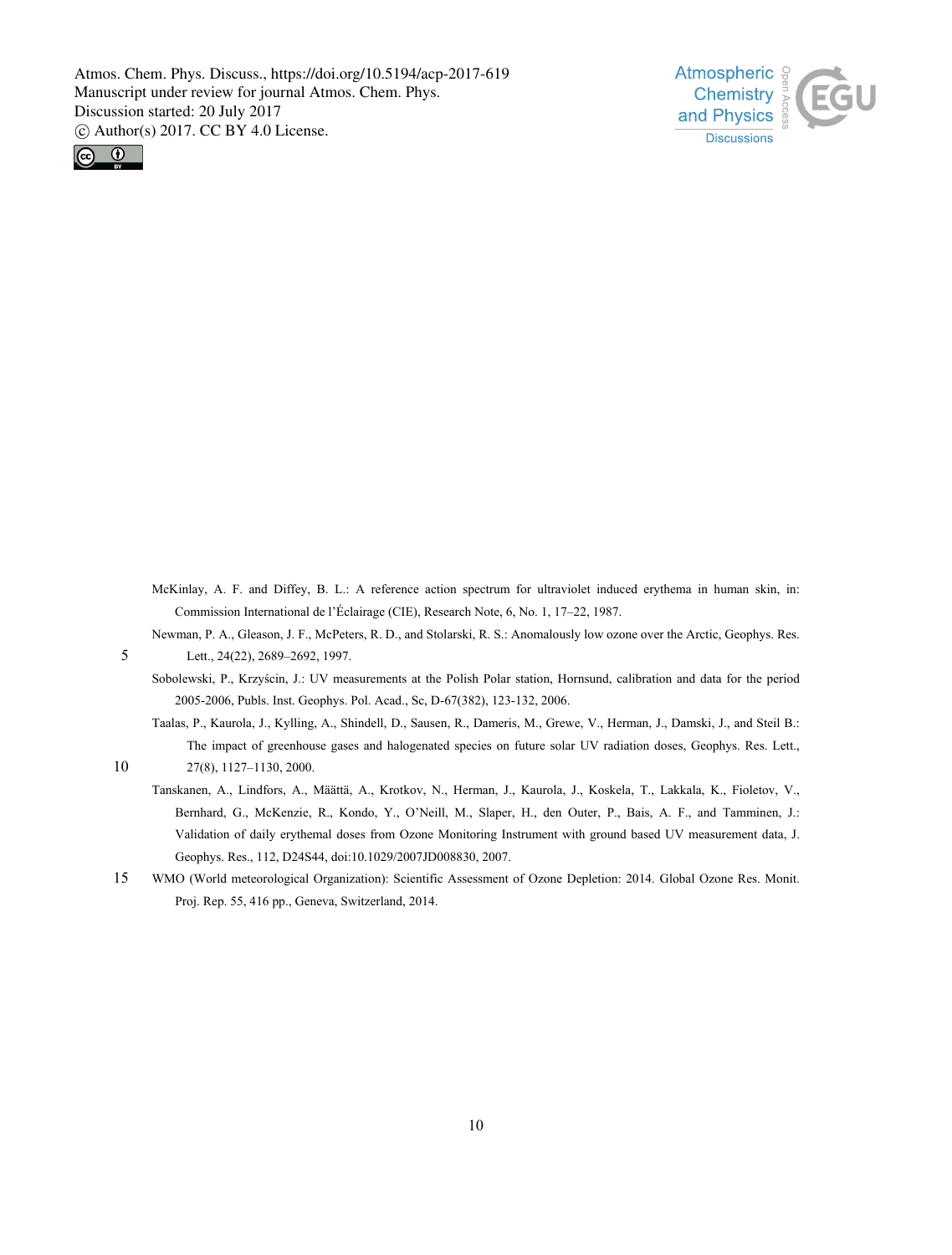



**Table 1**. **Monthly and yearly trend values (% per yr.) with 2 sigma errors of estimate (in parentheses) by a standard least-squares regression for the period 1983-2016 (reconstructed and observed data together) and 1996-2016 (only observed data).** 

| Month | 1983-2016     | 1996-2016     |
|-------|---------------|---------------|
| Mar   | 0.94(0.76)    | $-0.18(0.45)$ |
| Apr   | 0.48(0.65)    | $-0.91(0.89)$ |
| May   | 0.15(0.48)    | $-1.09(0.76)$ |
| Jun   | 0.03(0.52)    | $-1.18(1.11)$ |
| Jul   | $-0.05(0.55)$ | $-0.15(0.90)$ |
| Aug   | 0.03(0.45)    | 0.49(0.90)    |
| Sep   | 0.12(0.38)    | 0.01(0.79)    |
| Year  | 0.10(0.36)    | $-0.61(0.63)$ |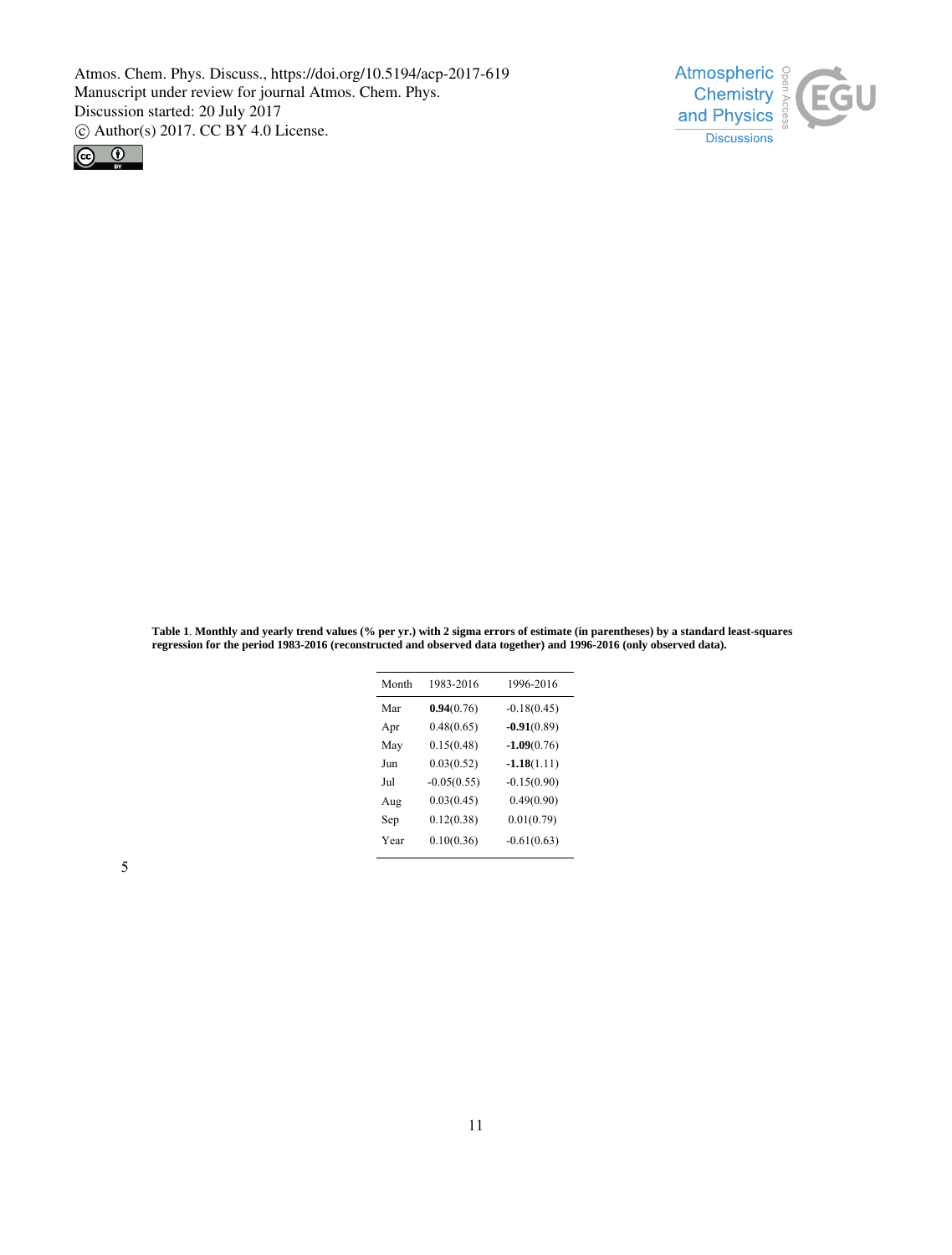





**Figure 1. The observing platform at the Polish Polar Station Hornsund (77∞00'N, 15∞33'E). (Photo by P. Sobolewski).**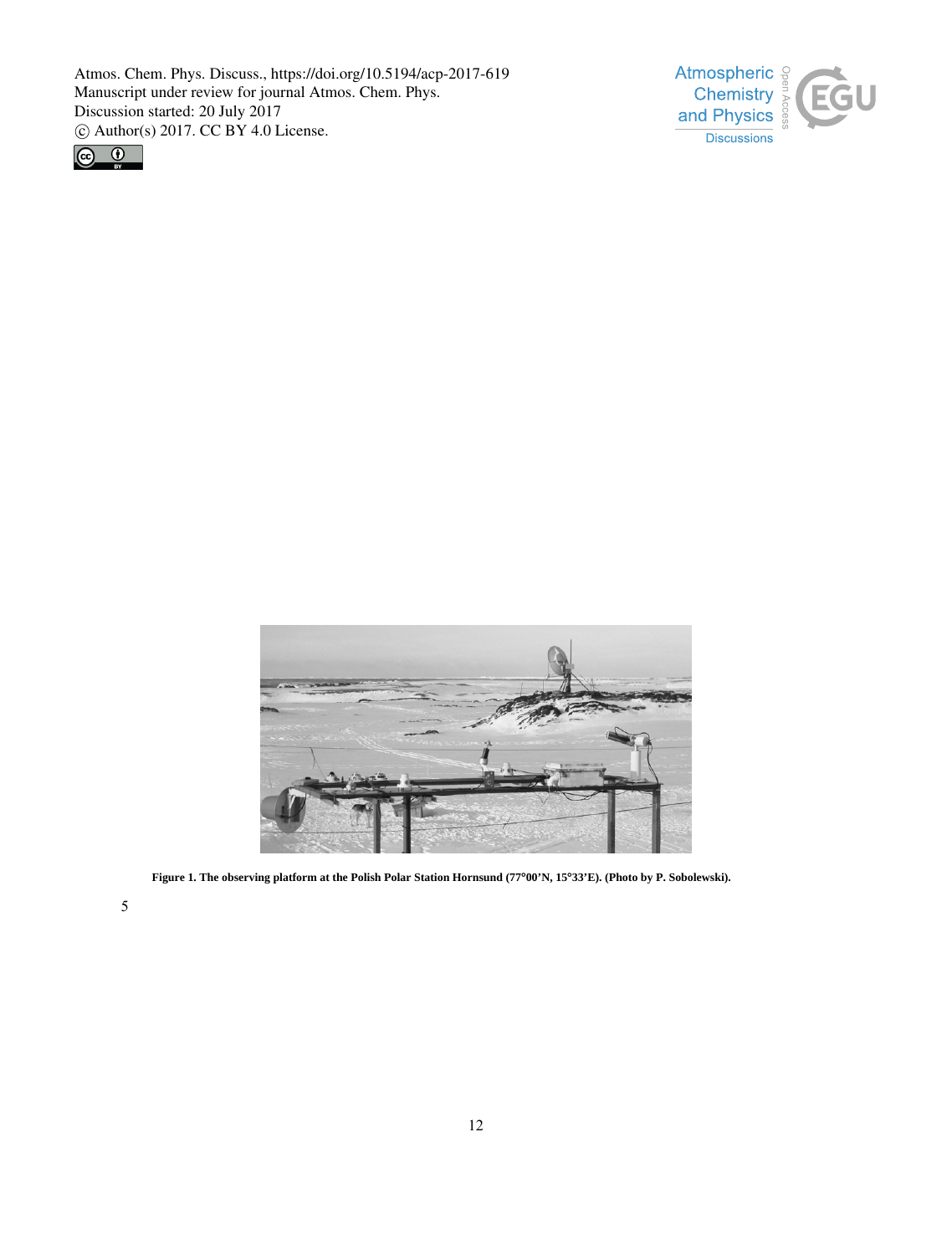



5





**Figure 2. The calibration constants for the Kipp and Zonen UVS-AE-T biometer in the period 2005-2016 derived from a comparison of the modeled clear sky doses with the observed ones in cloudless conditions for four solar zenith angle (SZA) ranges**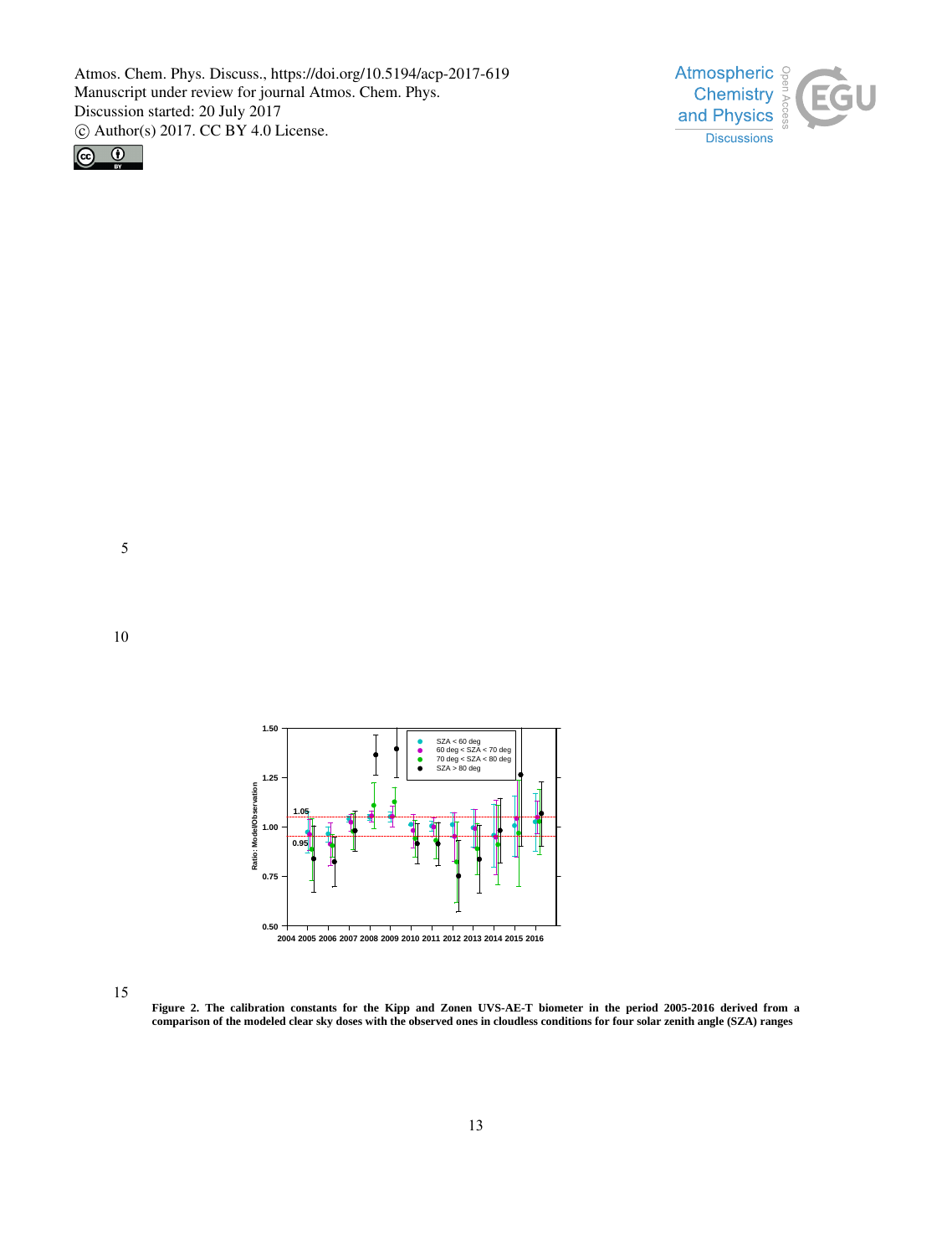





 **Figure 3. The observed versus modeled erythemal doses: (a) daily doses for the period 2005-2006-2007, (b) daily doses for the period 2009-2010-2011, (c) daily doses for the period 1996-1997-1998, (d) monthly doses for the period 1996-1997-1998, 2005-2006- 2007, and 2009-2010-2011.**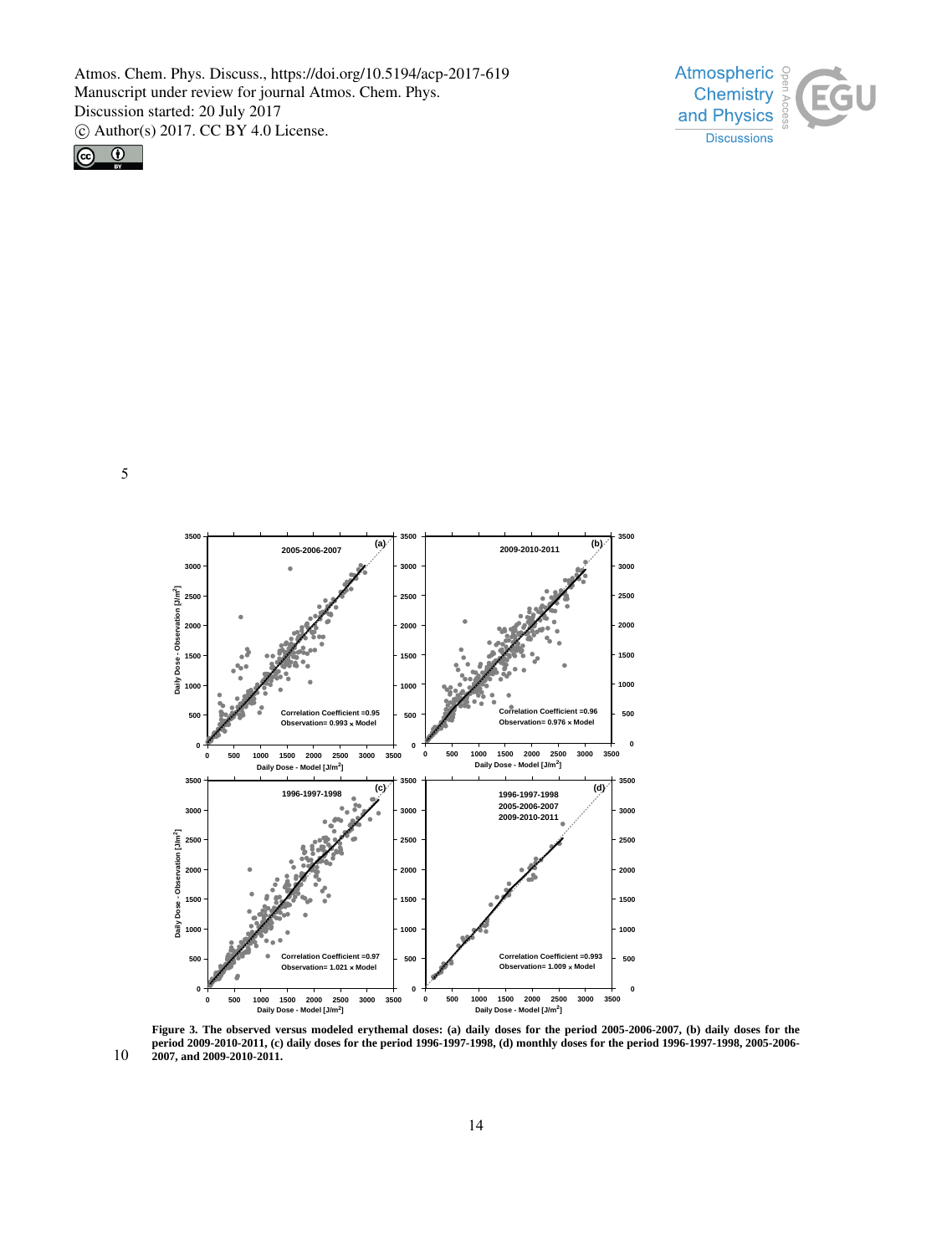





**Figure 4. Time series of monthly and yearly fractional deviations of erythemal doses consisting of observed (open circles) and modeled (full circles) data. The solid curve represents the smoothed data by the LOWESS low-pass filter.**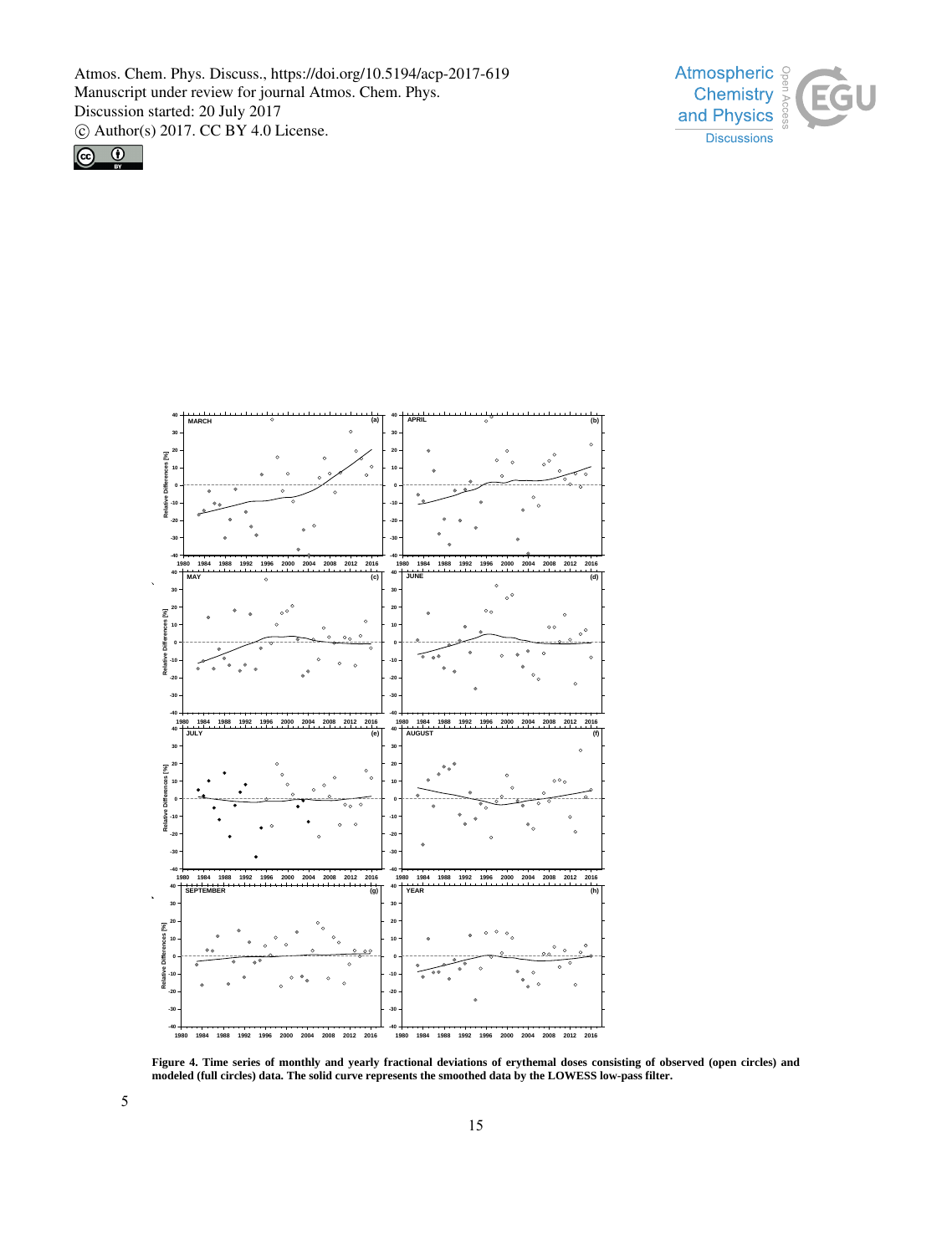



5



10 **Figure 5. (a) The observed versus modeled yearly erythemal doses (full circles) and the linear regression line, (b) the long-term variability of the yearly data derived by LOWESS smoothing applied to: all (reconstructed +measured) erythemal doses, modeled erythemal doses (based on total ozone and relative sunshine duration), total ozone (by satellite overpasses), and relative sunshine duration (by measurements at the site).**